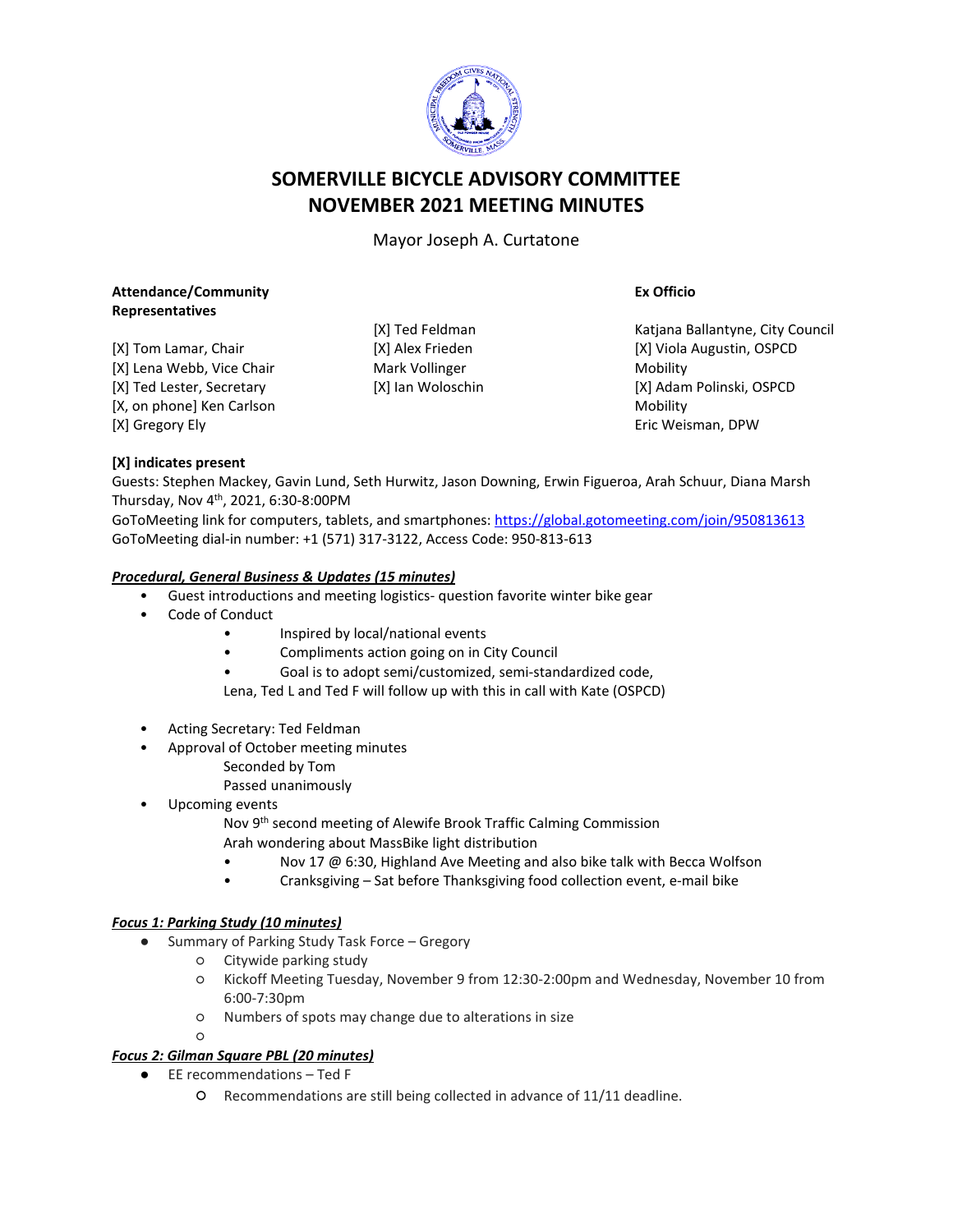- Discussion and possible vote on preferred alternative
	- Presented plans from Oct 2020 concept proposed by OSPCD and Arup analysis/Street Mix (see appended comments)
	- Concerns regarding mixing at end of two/way segment
	- Support for use of trees to create physical separation between sidewalks and bike lanes
	- Bike Lanes will be at sidewalk grade
	- Reach out to [tfeldman@gmail.com](mailto:tfeldman@gmail.com) or [tflamar@gmail.com](mailto:tflamar@gmail.com) with additional comments

#### *Focus 3: Letters for endorsement (15 minutes)*

- Medford St at Somerville Ave recommendations– Ted F
	- Letter supports short-term second straight lane prohibition
	- Vote: Endorse letter, passed unanimously
- Support for state legislation legalizing e-bikes
	- Uses Class I-III Categorization
	- Delegates authority for municipalities to regulate further
	- Vote: Endorse writing a letter, motion by Ted L. seconded by T. Lamar, passed unanimously

#### *City Update (30 minutes)*

- Update on construction projects and remaining planned construction this season
	- o Powder House Circle Complete bagging old lights, removal of old bus shelter
	- o SAUSI
		- Nearing completion West of Medford
		- Will return in Spring 2022 to work near McGrath, may be an opportunity to improve Lower Medford @ Somerville Ave intersection
	- o College Ave
		- **EXECUTE:** Curb and concrete work nearing completion
	- o Broadway: Winchester to Cedar
		- **Restriped PBL**
		- Added flex posts
	- o Speed Humps
		- **Installed on Lowell, Morrison, Kidder**
		- **Final pavement markings and warning signs scheduled**
		- May open opportunities for raised elements in other projects, including Holland and College
		- Request process includes: 10 signatures on street or majority of residents on small street to prompt inquiry, working on defining more clearly
		- Morrison/Kidder chosen for traffic calming as part of original calming cluster (higher speeds, connector, Brown school near Morrison)
	- o Broadway at Boston Ave
		- GLX-C assessing feasibility of starting to remove slip lane this month
		- **Design of crosswalk ongoing**
		- Flexposts on Broadway bridge require MassDOT approval which is ongoing and is best done after the completion of construction
	- o Eastern Washington at Inner Belt
		- **Moving forward**
		- Sign changes this week, grinding next week
		- **Traffic signal upgrades and timing changes are planned for the end of the month. This** includes bike priority and transit signals to alleviate conflict between bus and bike movements.
		- Note: Flex posts between Myrtle and Inner Belt will need to be temporarily removed until striping is complete
	- o Union Sq Streetscape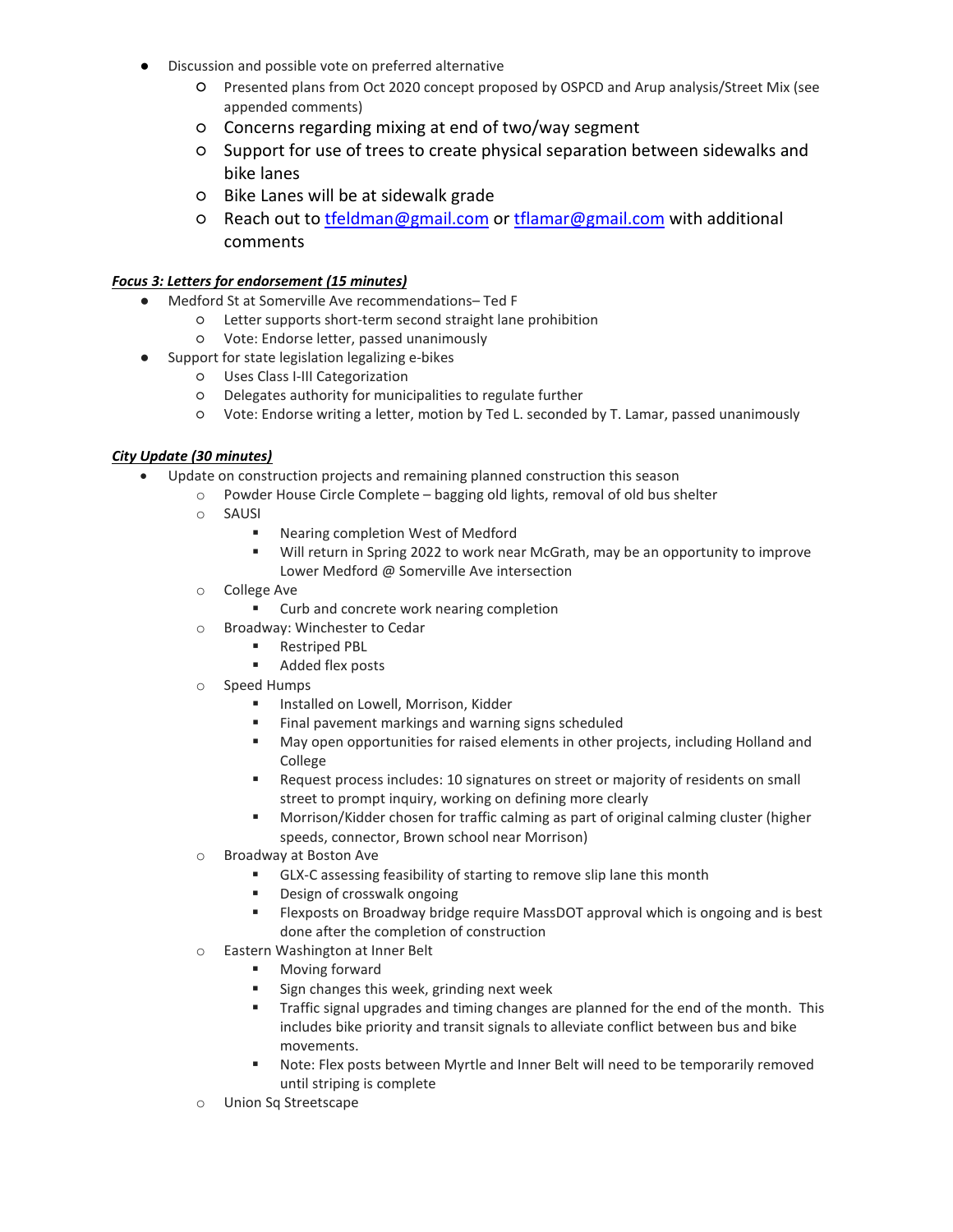- First meeting on Oct  $20<sup>th</sup>$
- o Mystic River Bike/Ped Bridge
	- **State awarded funding**
- o Highland Ave Redesign (as per City Slides)
	- Business surveys and customer intercept surveys have taken place
	- **Follow-up engagement with business stakeholders**
	- **First community meeting will be taking place on Nov 17th**
- o Pearl Street
	- Next meeting may be before next month, SBAC possibly as early as Nov.  $29^{th}$ Pearl Street
- o Alewife Brook Pkwy at PHB (as per City slides)
	- 60% design submittal currently under review
	- Abutter/stakeholder outreach ongoing
	- Construction start target is spring 2022
- o Spring Hill Sewer Separation (Central St, Summer St, and School St as per slides)
	- Gioioso was awarded the project as low bidder and contract has been executed
	- Will be having a project kick-off soon to start discussing schedule, the
	- expectation is that test pitting and sewer lining will begin sometime this month
- o Bluebikes
	- Shattered a number of monthly records this year
- o Bike/Ped Counts
	- 2020 data needed extra Q/A
	- Hope to present 2020 and 2021 data in Dec
	- .
- Update on Bike Network Plan
	- o Handlebar Tour outcome [Tabled to next month due to time constraints]
	- o Next steps
		- Awaiting analysis from consultants
		- Update next month
- Bus Network Plan (as per OSPCD slides)
	- o Working with consultant on the following:
	- o Developing a statement of priorities
	- o Developing and analyzing a proposed transit network
	- $\circ$  Developing a planning-level map of transit priority corridors and intersections
	- o Also continuing to participate in the MBTA's Bus Network Redesign process, which consultant will help us to analyze against the plan we're developing
- SBAC requests:
	- o How bicycle parking works at Somerville Public Schools and how to request more bike parking
		- Adam: 3-1-1 request plus contact through school so that all parties are aware and can coordinate.
	- o Timing for improvements to Washington St from Union to city line
	- $\circ$  RE Washington St northbound at northeast corner of Washington and Prospect, request that the City verify the (previously buffered) bike lane is wide enough for regular operation and for snow clearance
		- As long as there is 5 ft from the curb in the section by Ricky's Flower Shop, the City will be able to remove the snow.
	- o Work with Cambridge to implement contraflow on White St
		- Been a while will since previous communication, will check with the City of Cambridge.